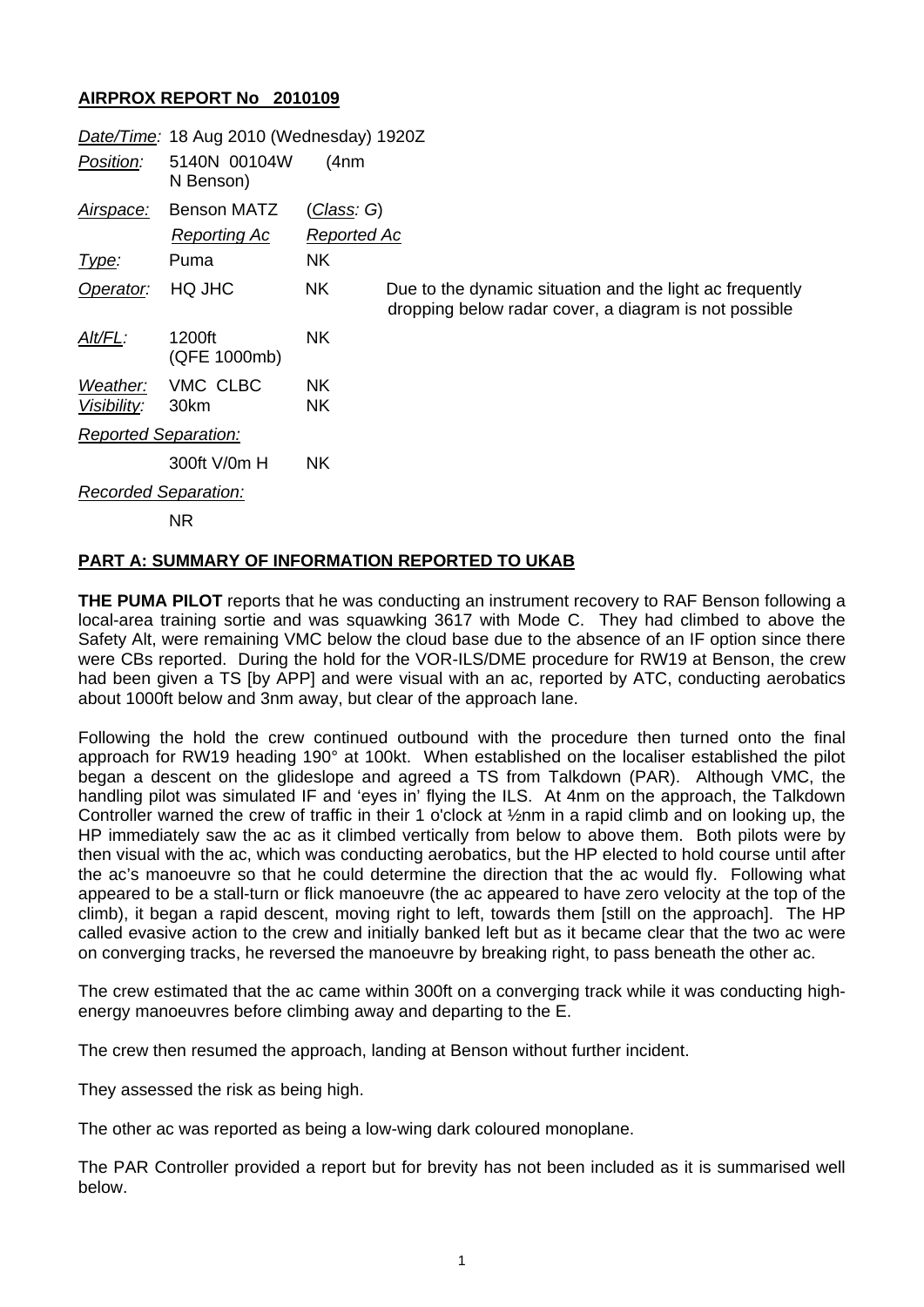**MIL ACC** reports that while the radar replay does not start early enough to verify that the TI provided by Benson APP to the Puma referred to the reported ac, in a subsequent conversation APP has stated that this was the case. Furthermore, while the submitted tape transcript does not extend to cover the end sequence of the occurrence as the Puma avoided the reported ac, RAF Benson has confirmed after listening to the tape, that there are no further transmissions on the PAR frequency, other than those normal for ILS monitoring.

Although it does not appear on the tape transcript, given that the tapes were only originally impounded to cover the period immediately before the Airprox, APP reported in a subsequent conversation that what he believed to have been the pilot of the reported ac, called on the RT around an hour before the occurrence to request a service and to conduct aerobatics at Benson. Since Benson was busy at the time, this request was declined and the pilot replied that they would conduct the aerobatics elsewhere also turning down the offer of an ATS.

As the Puma manoeuvred in the hold and then commenced the procedure, APP provided TI on a manoeuvring primary radar contact on four occasions, with the pilot reporting visual on the first, third and fourth occasions. Although the radar replay does not cover this period, it is clear from the transcript that the TI is related to a single ac and, based upon the controller's report, that APP believed it to be the same ac that had called him previously.

At 1819:43, the Puma pilot established contact with Benson PAR who was using the PAR to monitor the ILS approach. At 1821:15, PAR passed accurate TI to the Puma and the pilot responded that they were visual around 3sec later.

The CPA occurred at about 1821:45 with the radar returns merging, as the reported ac apparently completed a stall-turn manoeuvre and descended back through the level of the Puma.

Benson APP and PAR showed a sound appreciation of the situation and provided timely and relevant TI to the Puma crew, which enabled them to develop their SA, which in turn allowed them to avoid the reported ac.

Although understandably, the light ac pilot's request to conduct aerobatics at Benson was denied, he declined the further offer of an ATS and proceeding to conduct high energy manoeuvres, without an operative transponder, in the approach lane to a busy airfield. Whilst the CPA was in Class G airspace, and it is understood that there is no requirement for civil pilots to recognise MATZs, HQ Air BM SM considers that the pilot of the reported ac demonstrated a poor level of airmanship and decision-making.

UKAB Note (1): The Puma shows throughout the recordings of all nearby radar heads, squawking 3617, in the hold and subsequent instrument approach as described by its pilot. The light ac can be seen on the recording of the Heathrow 10cm radar as a primary only contact, first appearing in the region of Long Crendon, Bucks at 1813:30. It also shows intermittently on other radar heads. It flew aerobatics in approximately that position until 1816:40 before drifting to the S onto the Benson instrument approach lane and into the MATZ (but just outside the ATZ - over the M40 at 1818), before continuing further S and continuing its aerobatics 3nm N of Benson at 1820. The CPA is at 1821:45 but the aerobatic ac has disappeared below radar cover reappearing behind the Puma 4sec later. The ac then continues to fly aerobatics in the general area of the M40 NE of Benson until the end of the recording at 1831:48. Despite extensive procedural tracing action the other ac could not be traced.

## **PART B: SUMMARY OF THE BOARD'S DISCUSSIONS**

Information available included reports from the Puma pilot, transcripts of the relevant RT frequencies, radar recordings, reports from the air traffic controllers involved and reports from the appropriate ATC authorities.